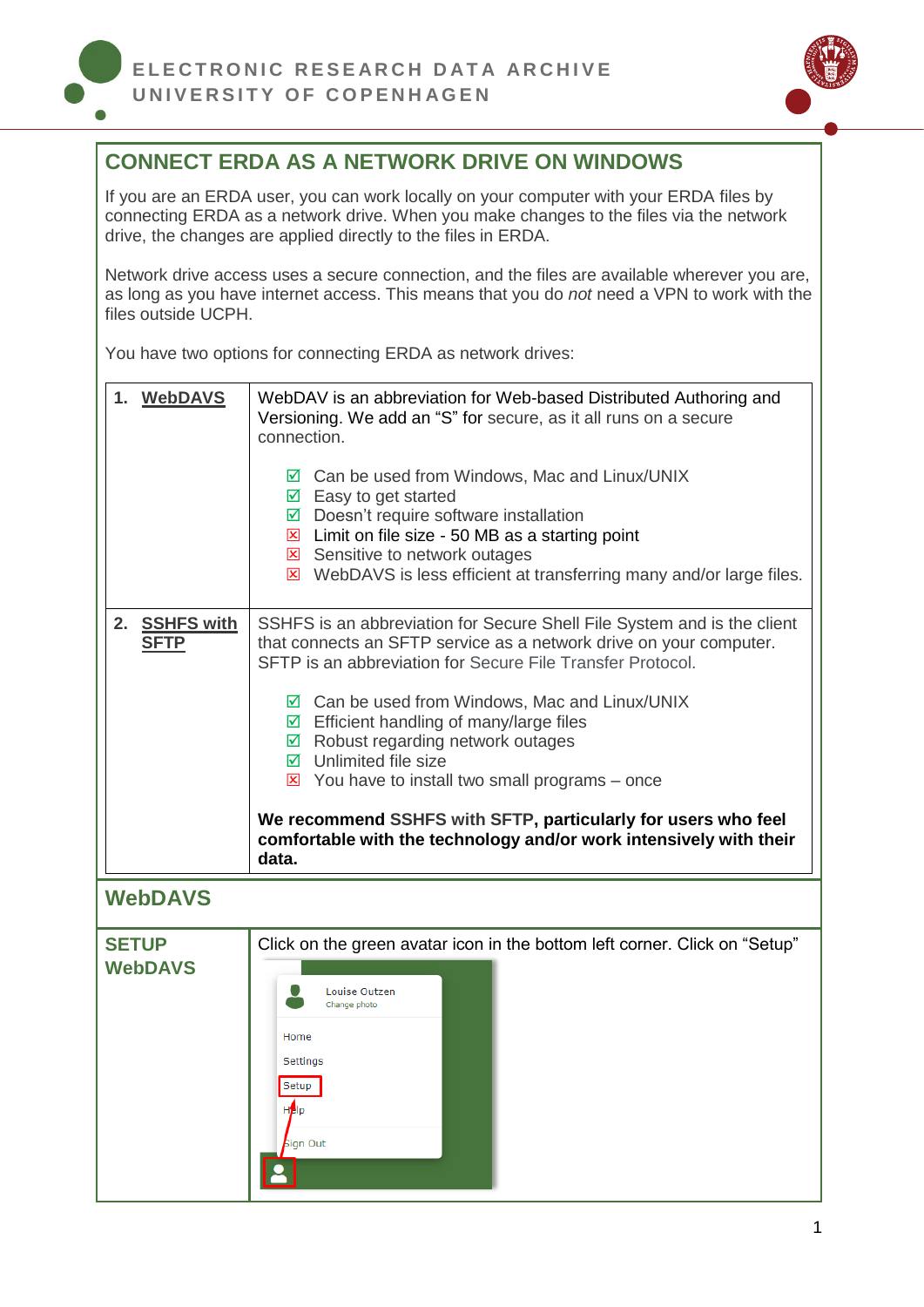| Click on "WebDAVS"                                                                                                                                                                                                                                     |
|--------------------------------------------------------------------------------------------------------------------------------------------------------------------------------------------------------------------------------------------------------|
|                                                                                                                                                                                                                                                        |
| <b>Setup</b>                                                                                                                                                                                                                                           |
| <b>WebDAVS</b><br><b>NETPS</b><br><b>Seafile</b><br><b>PDuplicati</b><br>2-Factor Auth<br>⊞SFTP                                                                                                                                                        |
|                                                                                                                                                                                                                                                        |
| Under "Login Details" in the screenshot below, you'll see your personal                                                                                                                                                                                |
| login details, which you'll need to connect WebDAVS as a network drive                                                                                                                                                                                 |
| on your computer.                                                                                                                                                                                                                                      |
|                                                                                                                                                                                                                                                        |
| Create a new, separate password for your WebDAVS access in the field                                                                                                                                                                                   |
| under "Password". The password must consist of at least eight                                                                                                                                                                                          |
| characters and must contain a combination of lowercase and uppercase                                                                                                                                                                                   |
| letters, numbers and special characters (at least three of the four types                                                                                                                                                                              |
| mentioned).                                                                                                                                                                                                                                            |
| Click "Save WebDAVS Settings"                                                                                                                                                                                                                          |
| <b>WebDAVS access to your UCPH ERDA account</b>                                                                                                                                                                                                        |
| You can enable WebDAVS login to your UCPH ERDA account and use it for file and folder upload/download or even for seamless data<br>access from your Windows, Mac OS X and Linux/UN*X computer.                                                         |
|                                                                                                                                                                                                                                                        |
| <b>Login Details</b><br>· Host io.erda.dk<br>$\bullet$ Port 443                                                                                                                                                                                        |
| · Username alo@science.ku.dk<br>• Password as you choose below                                                                                                                                                                                         |
| You may be asked to verify the server key fingerprint                                                                                                                                                                                                  |
| 50:9B:7B:B5:FB:14:26:77:C3:01:52:C9:E9:4D:90:F4:87:27:0B:99:64:BE:65:0C:08:A3:0E:F6:AA:CC:4E:FD (SHA256) first time you<br>connect.                                                                                                                    |
| <u>Password</u>                                                                                                                                                                                                                                        |
| Please enter and save your desired password in the text field below, to be able to connect with username and password as described in<br>the Login Details.                                                                                            |
|                                                                                                                                                                                                                                                        |
| (leave empty to disable davs access with password)                                                                                                                                                                                                     |
| Save WebDAVS Settings                                                                                                                                                                                                                                  |
| How to proceed after enabling login above                                                                                                                                                                                                              |
| ▶ WebDAVS Network Drive                                                                                                                                                                                                                                |
| Graphical WebDAVS File Transfers<br>Command-Line WebDAVS Access                                                                                                                                                                                        |
|                                                                                                                                                                                                                                                        |
| WebDAVS has now been set up                                                                                                                                                                                                                            |
| Saved webdavs settings                                                                                                                                                                                                                                 |
|                                                                                                                                                                                                                                                        |
| Save WebDAVS Settings                                                                                                                                                                                                                                  |
|                                                                                                                                                                                                                                                        |
|                                                                                                                                                                                                                                                        |
| Click the fold-out menu on "WebDAVS Network Drive". Copy the<br>URL "https://io.erda.dk". You'll need to use it shortly.                                                                                                                               |
|                                                                                                                                                                                                                                                        |
| v WebDAVS Network Drive                                                                                                                                                                                                                                |
| All common computer platforms integrate secure network drive access to your remote UCPH ERDA data using WebDAVS. That<br>allows you to use your usual programs to work directly on your remote UCPH ERDA files and folders over the Internet.          |
| WebDAVS Drive Integration on Windows<br>In your Windows file manager open the Map network drive wizard. Enter https://io.erda.dk in the Folder field and click Finish.                                                                                 |
| Finally supply your username alo@science.ku.dk and your chosen password when prompted for login.<br>WebDAVS Drive Integration on Mac OSX                                                                                                               |
| On Mac OSX open Finder and in the menu under Go you select Connect to Server. Then enter https://io.erda.dk in the Server                                                                                                                              |
| address field. Click Connect and supply your username alo@science.ku.dk and your chosen password when prompted for login.<br>WebDAVS Drive Integration on Linux/UN*X                                                                                   |
| In your favorite file manager on Linux/UN*X find Open Location or similar (Ctrl-L). Then insert https://io.erda.dk in the<br>address field. Click Connect and supply your username alo@science.ku.dk and your chosen password when prompted for login. |
| Please note that a few file managers like Thunar require the address to use davs:// rather than https:// in the address above.                                                                                                                         |
| Graphical WebDAVS File Transfers<br>Command-Line WebDAVS Access                                                                                                                                                                                        |
|                                                                                                                                                                                                                                                        |
|                                                                                                                                                                                                                                                        |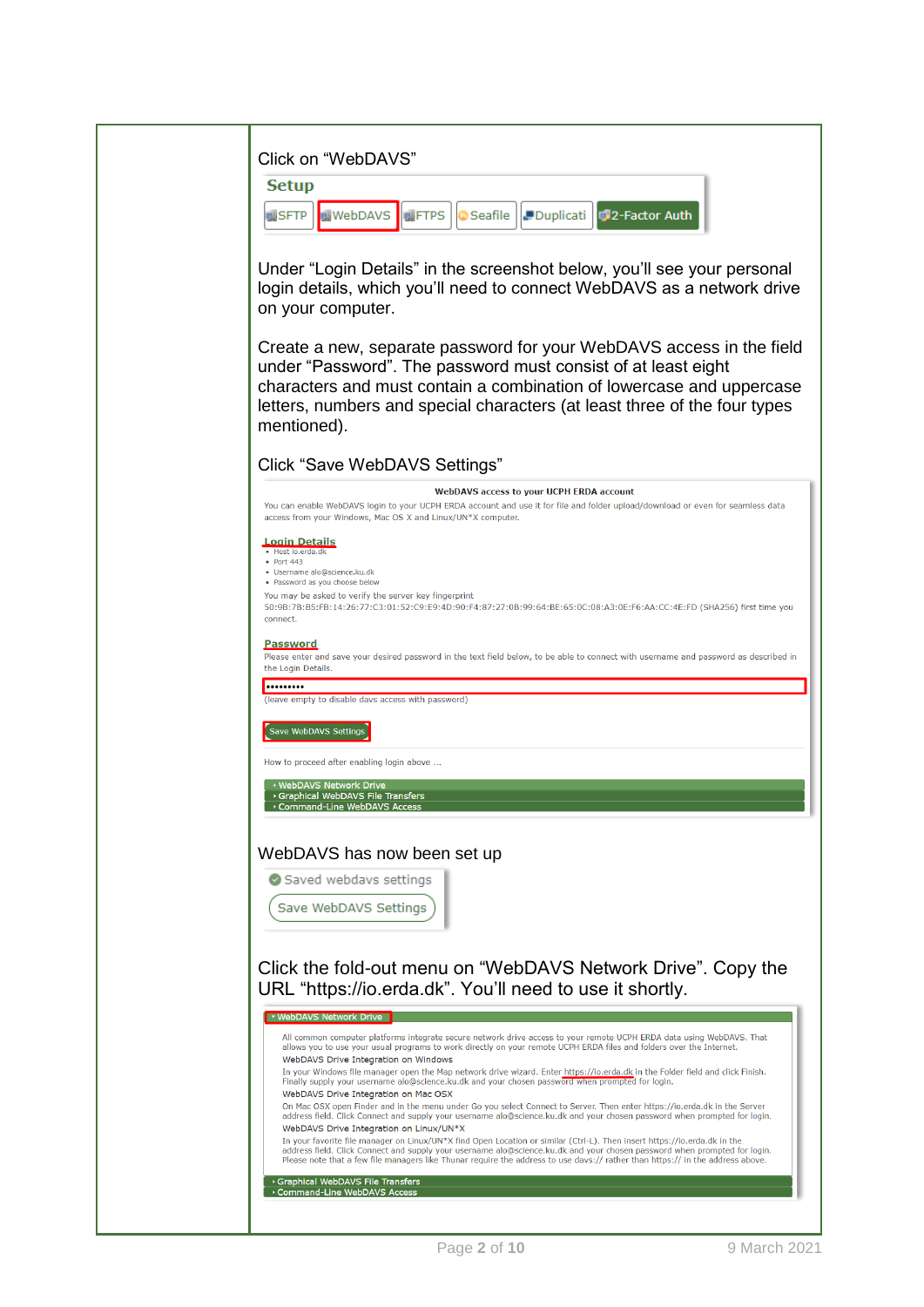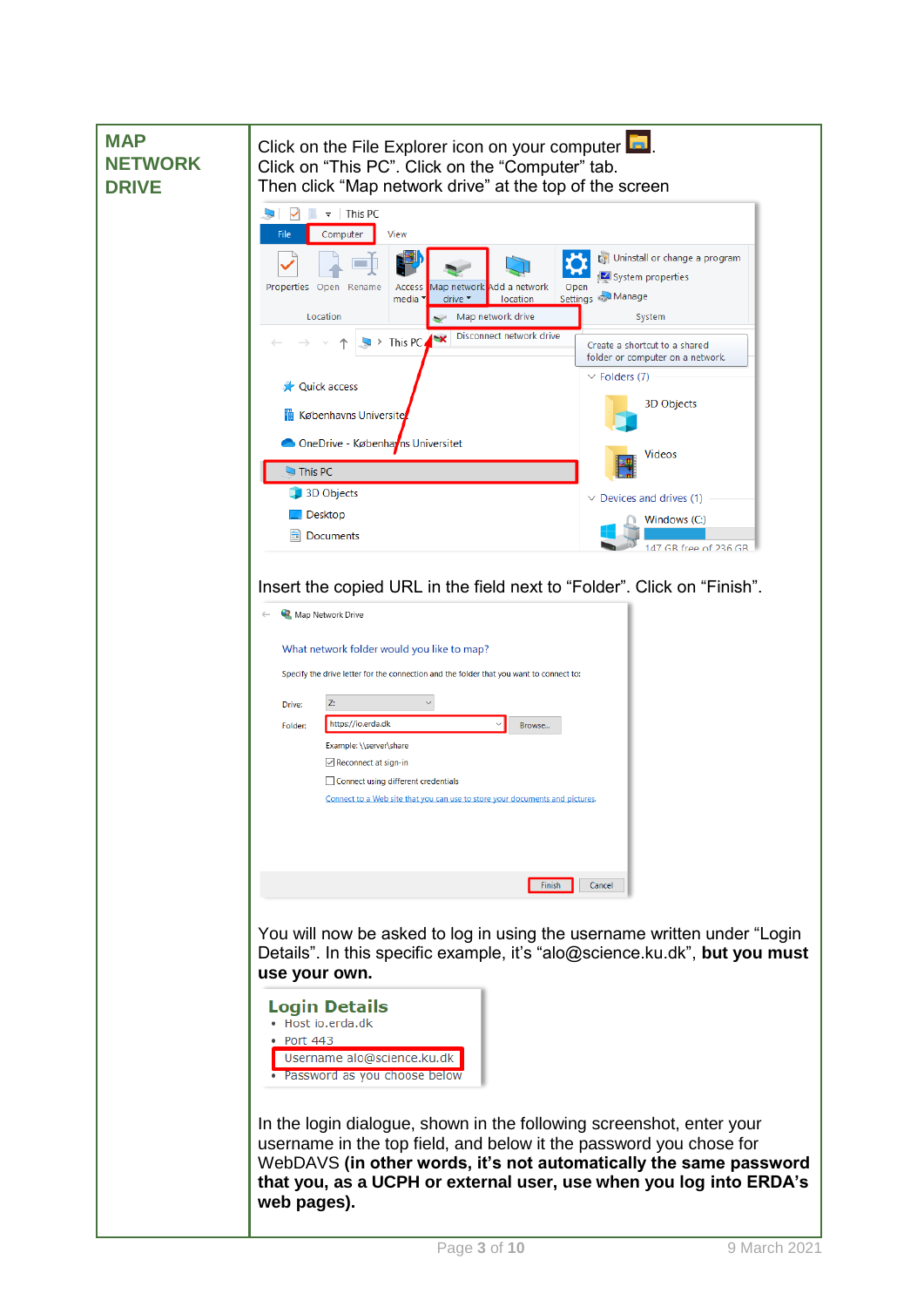| Tick "Remember my credentials" (only do this if you don't share your<br>computer with others).                                                                                                                                                                                                                                                                                                                                       |
|--------------------------------------------------------------------------------------------------------------------------------------------------------------------------------------------------------------------------------------------------------------------------------------------------------------------------------------------------------------------------------------------------------------------------------------|
| Click "OK"                                                                                                                                                                                                                                                                                                                                                                                                                           |
| <b>Windows Security</b><br>$\times$<br>Connect to io.erda.dk<br>Connecting to io.erda.dk<br>alo@science.ku.dk<br><br>Remember my credentials                                                                                                                                                                                                                                                                                         |
| OK<br>Cancel                                                                                                                                                                                                                                                                                                                                                                                                                         |
| ERDA is connected as a network drive with a chosen drive name (here<br>$Z$ :)                                                                                                                                                                                                                                                                                                                                                        |
| File<br>Home<br>Share<br>View<br><b>Drive Tools</b><br>"In New item "<br>Select all<br>$\infty$ Cut<br>Cpen -<br>я<br><b>W</b> Copy path<br>Easy access *<br><b>Select none</b><br><b>Z</b> Edit<br>Pin to Quick Copy<br>Move Copy<br>Delete Rename<br>New<br>Paste<br>Properties<br>Paste shortcut<br>Invert selection<br><b>A</b> History<br>folder<br>access<br>$to$ $\overline{ }$<br>to<br>Organize<br>Clipboard<br>New<br>Oper |
| $\Rightarrow$ > This  > DavW<br>$\vee$ 0<br>C Search DavWWWRoot (\\io.erda.dk@SSL) (Z:)<br>Date modified<br>Name<br><b>Quick access</b><br>11/17/2020 11:42 AM<br>$\blacksquare$ .davs<br><b>R</b> Københavns Universitet<br>$\blacksquare$ .ftps<br>8/17/2020 1:39 PM<br>$\overline{\phantom{a}}$ ssh<br>11/19/2020 1:57 PM<br>OneDrive - Københavns Universitet                                                                    |
| a default.css<br>8/17/2020 1:39 PM<br>This PC<br>welcome.txt<br>8/17/2020 1:39 PM<br>3D Objects<br><b>Desktop</b><br><b>El</b> Documents<br>Downloads<br>Music<br>$=$ Pictures<br><b>隆 Videos</b><br>또 Windows (C:)<br>Personligt drev (H:)<br>x Fælles drev (N:)<br>DavWWWRoot (\\io.erda.dk@SSL) (Z:)<br>$\langle$<br>Network<br>$\sqrt{2}$                                                                                        |
| In other words, you have access to all your data in ERDA via your<br>computer's programs and file management. When you're online you can<br>work in the files in the same way as with your other local files. When you<br>make changes to the files via the network drive, the changes are applied<br>directly to the files in ERDA.                                                                                                 |
| The next time you log into your computer, you just need to click on the<br>network drive and click "OK" in the popup "Connect to io.erda.dk".<br>That is, if you have previously ticked "Remember my credentials". If not,<br>you need to enter your username and your own chosen password for<br>your WebDAVS access.                                                                                                               |
| This PC<br>Windows Security<br>$\times$<br>3D Objects<br>Connect to io.erda.dk<br>$\Box$ Desktop<br>Connecting to io.erda.dk<br>El Documents<br>Downloads<br>alo@science.ku.dk<br>$\blacksquare$ Music<br>Pictures<br><br><b>Wideos</b><br>Remember my credentials<br><b>U</b> Windows (C:)<br><b>x</b> Personligt drev (H:)                                                                                                         |
| OK<br>Cancel<br>** https://io.erda.dk (Z:)                                                                                                                                                                                                                                                                                                                                                                                           |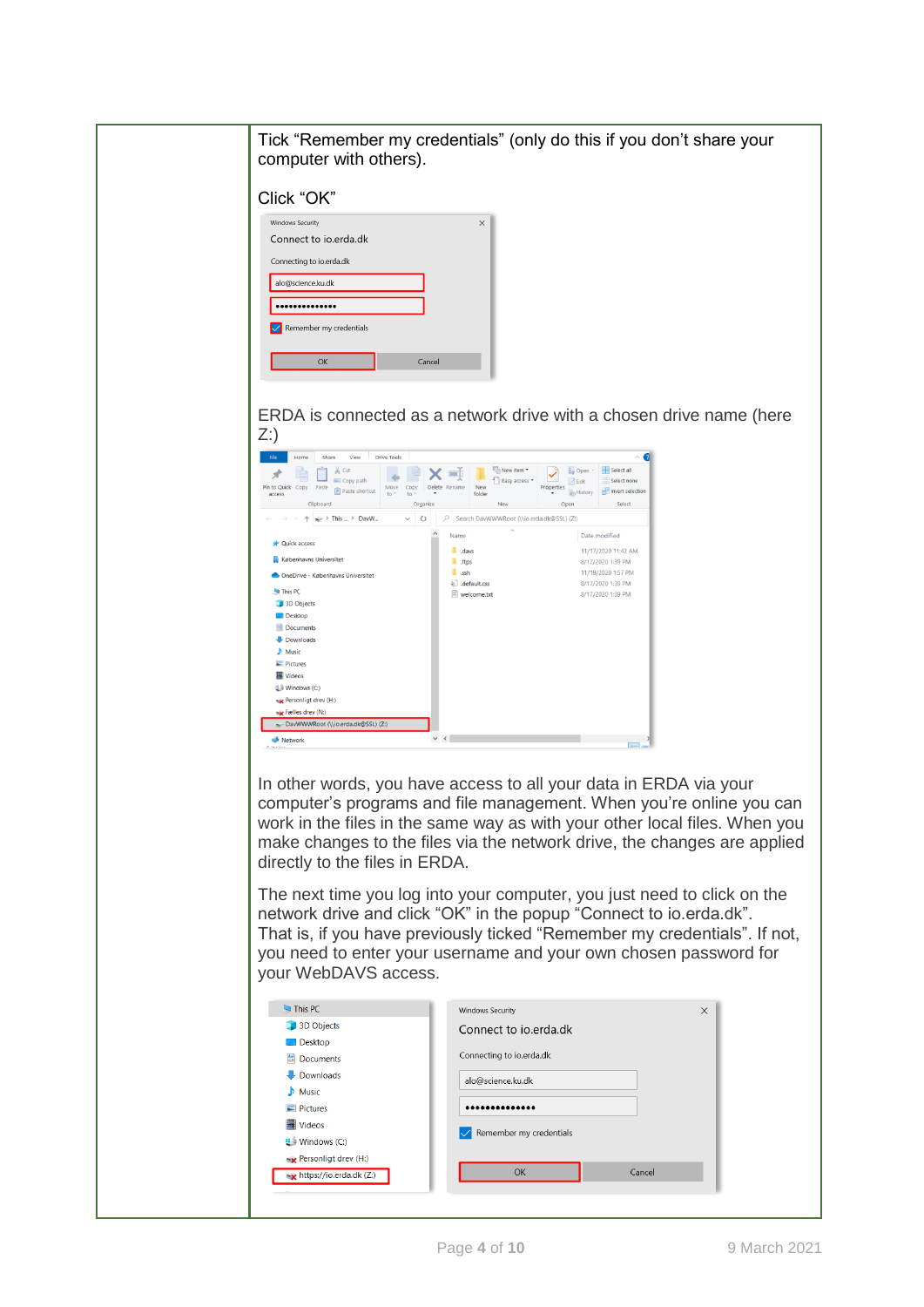| <b>DISCONNECT</b><br><b>NETWORK</b><br><b>DRIVE</b> | You can disconnect ERDA as a network drive. We recommend this if you<br>share a computer with others.                                                                           |
|-----------------------------------------------------|---------------------------------------------------------------------------------------------------------------------------------------------------------------------------------|
|                                                     | Right-click on the drive (here Z:). Click on "Disconnect".                                                                                                                      |
|                                                     | $\vee$ This PC<br>3D Objects<br>$\Box$ Desktop<br>Documents<br>Downloads<br>Music<br>$\equiv$ Pictures<br>Videos<br>$\Rightarrow$ $\equiv$ Windows (C:)<br>Rersonligt drev (H:) |
|                                                     | https://io.erda.dk (Z:)<br><b>Expand</b><br>Network                                                                                                                             |
|                                                     | Scan with Microsoft Defender<br>Restore previous versions                                                                                                                       |
|                                                     | Open in new window<br>Pin to Quick access                                                                                                                                       |
|                                                     | Pin to Start<br>Disconnect                                                                                                                                                      |
|                                                     | Copy                                                                                                                                                                            |
|                                                     | Rename<br>$\rightarrow$<br>New                                                                                                                                                  |
|                                                     | Properties                                                                                                                                                                      |
|                                                     |                                                                                                                                                                                 |
| <b>FILE SIZE LIMIT</b><br><b>OF 50 MB</b>           | Microsoft has set a low limit on the size of the files you can download and<br>upload from WebDAVS locations. The limit is around 50 MB.                                        |
|                                                     | This means that you will receive an error message if you open a file from<br>the network drive that is 50 MB or more. The error message may for<br>example look like this:      |
|                                                     | □<br>$\times$<br><b>A</b> Errors                                                                                                                                                |
|                                                     | Your input can't be opened:<br>VLC is unable to open the MRL 'file:///Y:/E-infrastruktur/ERDA<br>%2050%20mb.mp4'. Check the log for details.                                    |
|                                                     |                                                                                                                                                                                 |
|                                                     | $\sqrt{\phantom{a}}$ Hide future errors<br>Clear<br>Close                                                                                                                       |
|                                                     | There is a way to raise this limit. It's described in the User Guide on<br>https://erda.ku.dk/ which is a more comprehensive guide to using ERDA.                               |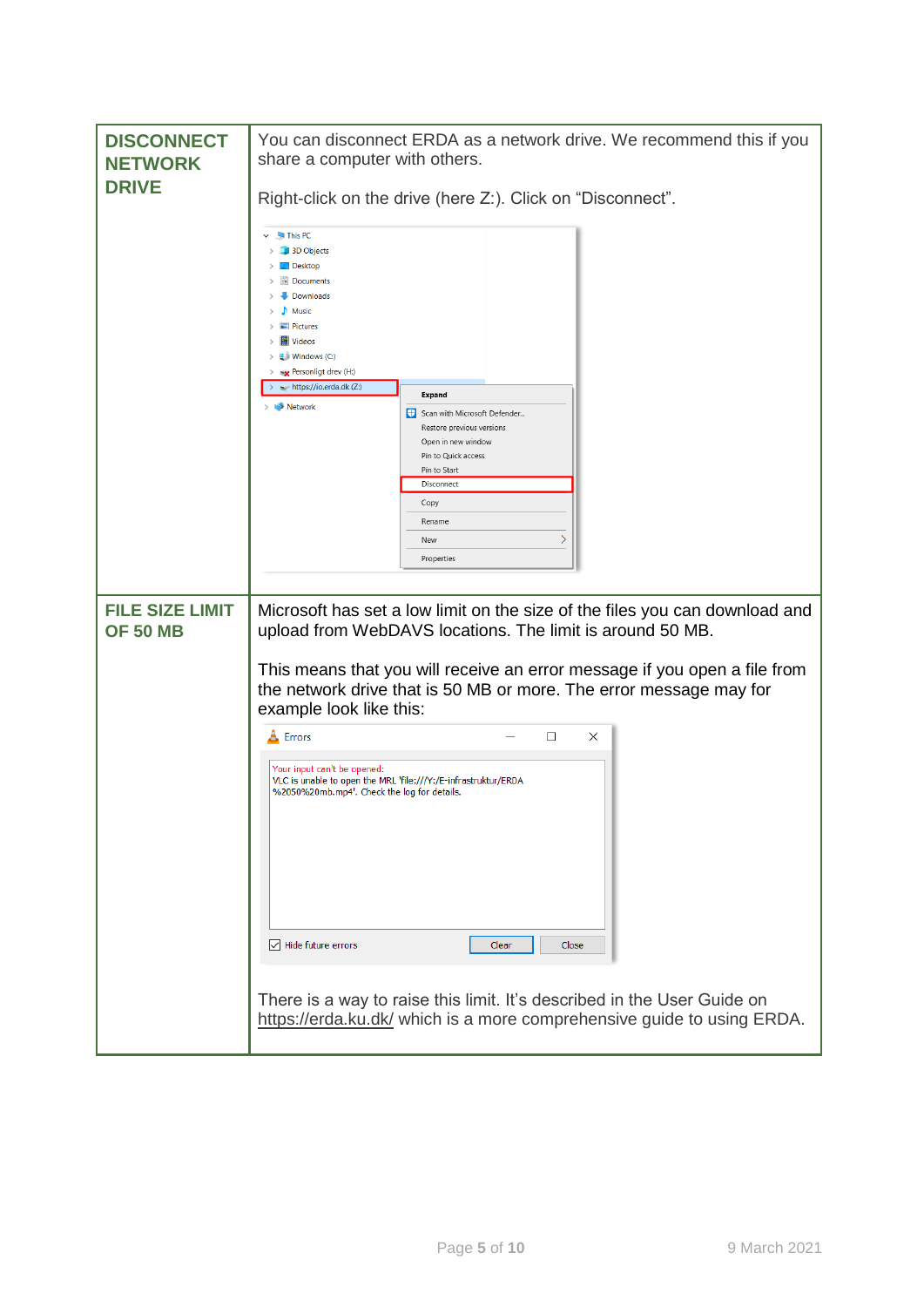<span id="page-5-0"></span>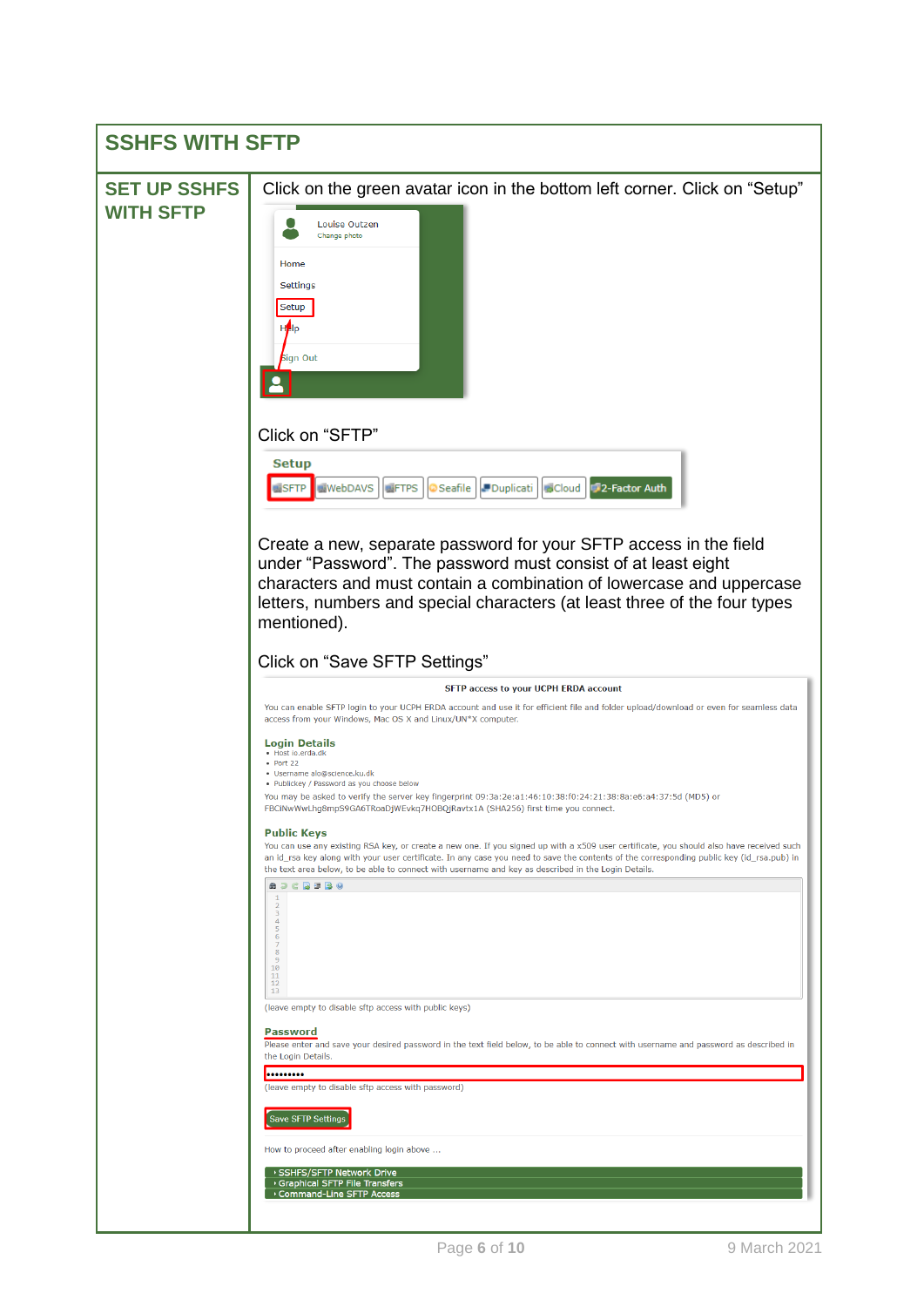|                                                 | SFTP is now configured.<br>Saved sftp settings<br><b>Save SFTP Settings</b><br>Click on the fold-out menu on "SSHFS/SFTP Network Drive". Copy the<br>whole path starting with "\\sshfs\". You will need it later.<br><b>- SSHFS/SFTP Network Drive</b><br>SSHFS/SFTP enables secure network drive access to your remote UCPH ERDA data using the SFTP protocol. SSHFS is available<br>on all popular computer platforms and allows you to use your usual programs to work directly on your remote UCPH ERDA files<br>and folders over the Internet.<br><b>SSHFS Drive on Windows</b><br>Download and install WinFsp and SSHFS-Win as described under Installation. Then in your Windows file manager open the Map<br>network drive wizard. Enter_\\sshfs\alo@science.ku.dk@io.erda.dk in the Folder field and click Finish. Finally supply your<br>username alo@science.ku.dk and your chosen password when prompted for login.                                                                                                                                                                                                     |  |
|-------------------------------------------------|-------------------------------------------------------------------------------------------------------------------------------------------------------------------------------------------------------------------------------------------------------------------------------------------------------------------------------------------------------------------------------------------------------------------------------------------------------------------------------------------------------------------------------------------------------------------------------------------------------------------------------------------------------------------------------------------------------------------------------------------------------------------------------------------------------------------------------------------------------------------------------------------------------------------------------------------------------------------------------------------------------------------------------------------------------------------------------------------------------------------------------------|--|
| <b>INSTALL</b><br><b>TWO</b><br><b>PACKAGES</b> | SSHFS is a client that connects an SFTP service as a network drive on<br>your computer.<br>You can install SSHFS by downloading and running two programs:<br>WinFsp and SSHFS-Win. It is important that you install both programs.<br>You can find the programs here: <b>SSHFS-Win on GitHub</b><br><b>Installation</b><br>• Install the latest version of WinFsp.<br>• Install the latest version of SSHFS-Win. Choose the x64 or x86 installer according to your computer's<br>architecture.<br>Install both programs:<br>1) Click on "WinFsp" and follow the installation guide.<br><b>DOWNLOAD WINFSP</b><br>2) Click on "SSHFS-Win" and follow the installation guide.<br>During the installation, you need to decide whether you want to download<br>x64 (64-bit) or x86 (32-bit). This depends on your computer's operating<br>system.<br>sshfs-win-3.5.20024-x64.msi<br>М<br>sshfs-win-3.5.20024-x86.msi<br>М                                                                                                                                                                                                               |  |
|                                                 | You can find information about your computer's operating system under:<br>Start - Settings - System - About<br>C Power & sleep<br>Device specifications<br>System<br><b>D</b> Battery<br>SC11005723<br>Device name<br>Intel(R) Core(TM) I5-8365U CPU @ 1,60GHz 1.90 (<br>Processor<br>Display, sound, notifications,<br>City Storage<br>Installed RAM 8.00 GB (7.72 GB usable)<br>power<br>7e159043-17c3-4cdf-97a3-df71087c8439<br>Device ID<br><b>EB</b> Tablet<br>Product ID<br>00329-00000-00003-AAS39<br>System type<br>64-bit operating system, x64-based processo<br>E Multitasking<br>Pen and touch<br>No pen or touch input is available for this displ<br>Projecting to this PC<br>X Shared experiences<br>Windows specifications<br>Clipboard<br>Windows 10 Enterprise<br>Edition<br>Settings<br>Version<br>2004<br>१०३<br>>< Remote Desktop<br>12/11/2020<br>Installed on<br>OS build<br>19041.746<br><b>O</b> About<br>Windows Feature Experience Pack 120.2212.551.0<br>Experience<br>( <sup>'</sup> ) Power<br>$\varphi$ Type here to search<br>When you've installed both programs, you can connect a network drive. |  |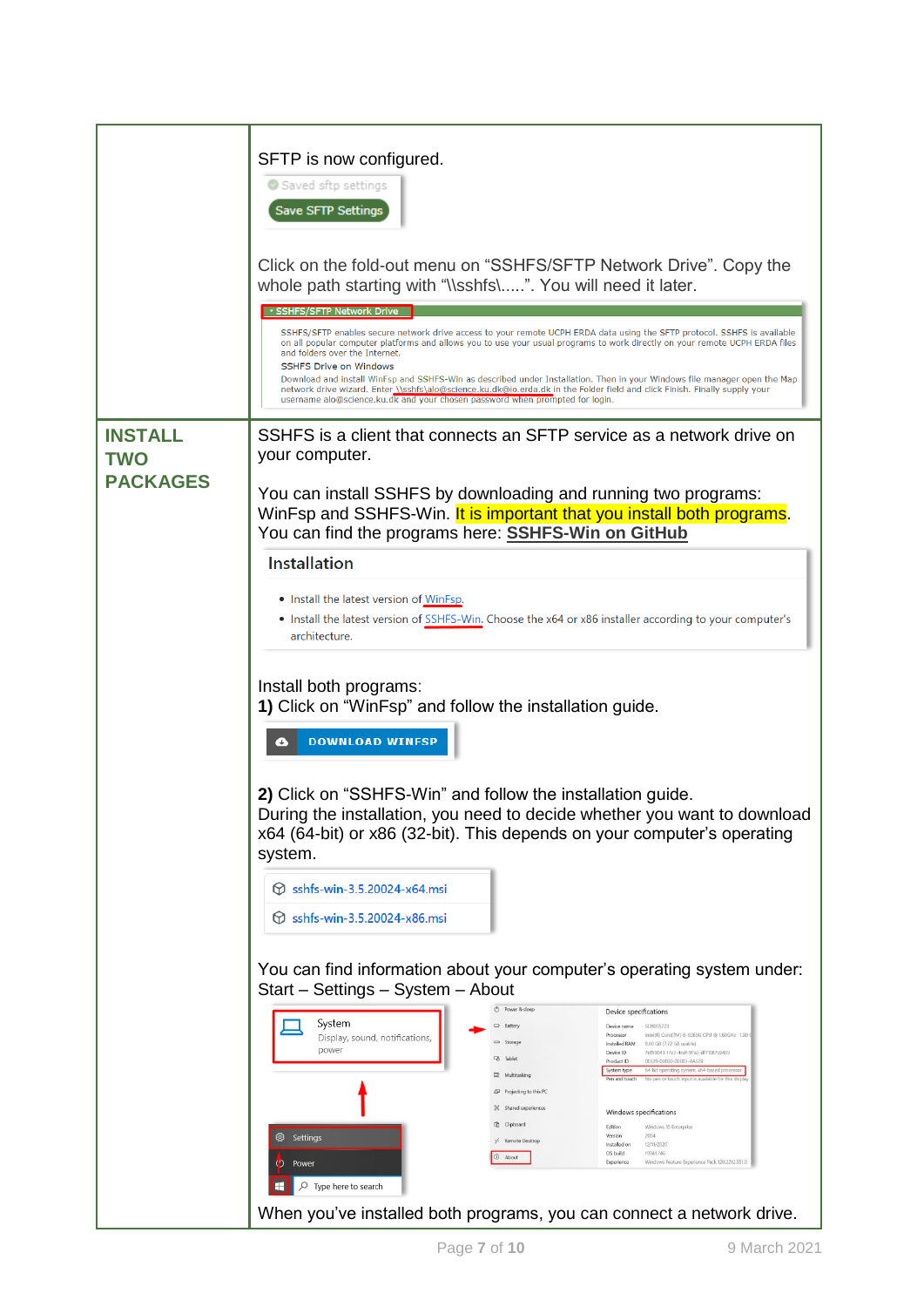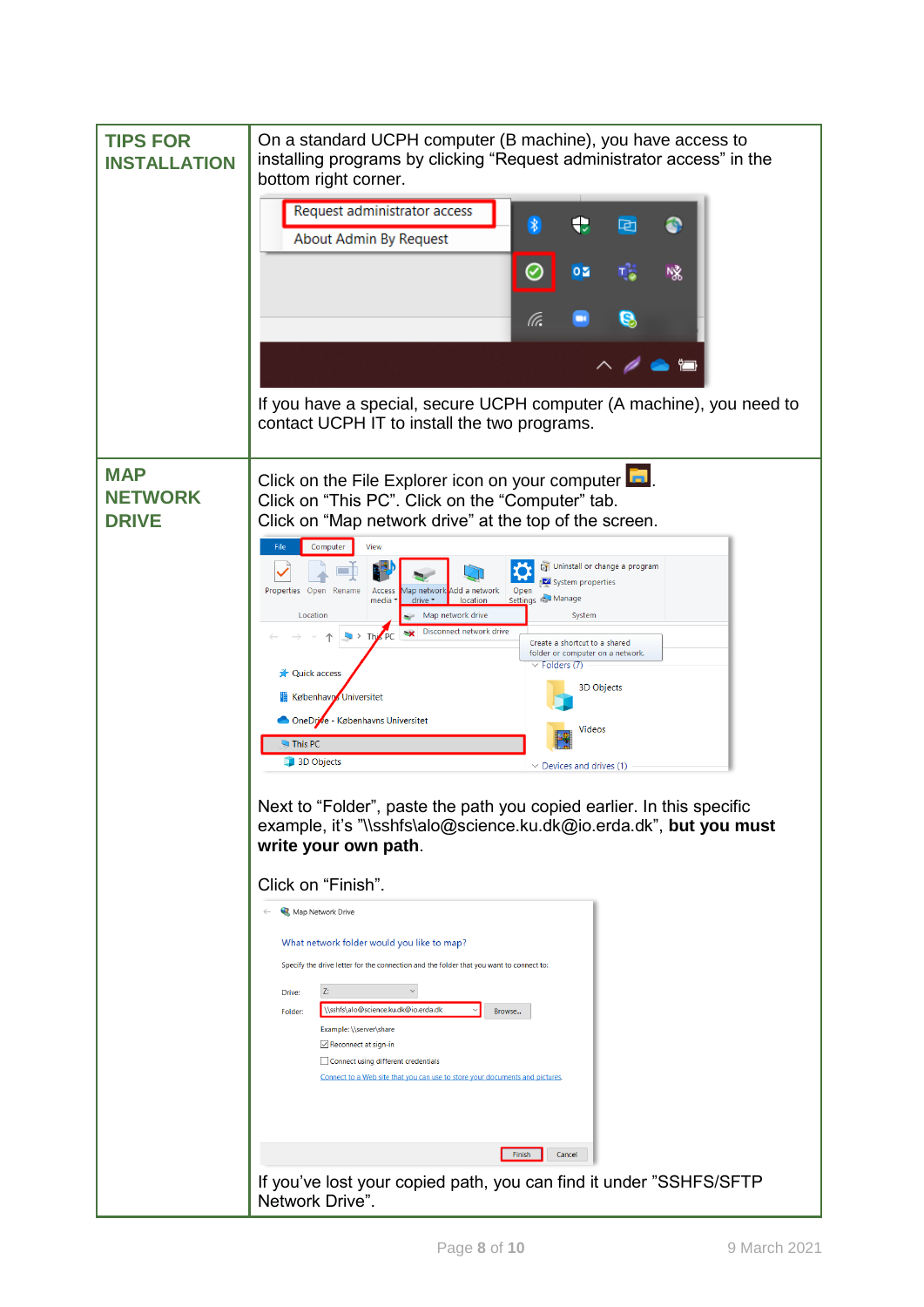| GSHFS/SFTP Network Drive<br>SSHFS/SFTP enables secure network drive access to your remote UCPH ERDA data using the SFTP protocol. SSHFS is available<br>on all popular computer platforms and allows you to use your usual programs to work directly on your remote UCPH ERDA files<br>and folders over the Internet.<br><b>SSHFS Drive on Windows</b><br>Download and install WinFsp and SSHFS-Win as described under Installation. Then in your Windows file manager open the Map<br>network drive wizard. Enter \\sshfs\alo@science.ku.dk@io.erda.dk in the Folder field and click Finish. Finally supply your<br>username alo@science.ku.dk and your chosen password when prompted for login.<br>In the bottom field of the login dialogue, shown in the following<br>screenshot, enter the password you chose for your SFTP access (in<br>other words, it's not automatically the same password that you, as a<br>UCPH or external user, use when you log into ERDA's web pages).                                                                                                                                                                                                                                                                                                                                                                                                                                                                                                                                                                                                                                                                   |
|----------------------------------------------------------------------------------------------------------------------------------------------------------------------------------------------------------------------------------------------------------------------------------------------------------------------------------------------------------------------------------------------------------------------------------------------------------------------------------------------------------------------------------------------------------------------------------------------------------------------------------------------------------------------------------------------------------------------------------------------------------------------------------------------------------------------------------------------------------------------------------------------------------------------------------------------------------------------------------------------------------------------------------------------------------------------------------------------------------------------------------------------------------------------------------------------------------------------------------------------------------------------------------------------------------------------------------------------------------------------------------------------------------------------------------------------------------------------------------------------------------------------------------------------------------------------------------------------------------------------------------------------------------|
| Tick "Remember me" (only do this if you don't share your computer with<br>others).                                                                                                                                                                                                                                                                                                                                                                                                                                                                                                                                                                                                                                                                                                                                                                                                                                                                                                                                                                                                                                                                                                                                                                                                                                                                                                                                                                                                                                                                                                                                                                       |
| Click "OK"                                                                                                                                                                                                                                                                                                                                                                                                                                                                                                                                                                                                                                                                                                                                                                                                                                                                                                                                                                                                                                                                                                                                                                                                                                                                                                                                                                                                                                                                                                                                                                                                                                               |
| Windows Security<br>$\times$                                                                                                                                                                                                                                                                                                                                                                                                                                                                                                                                                                                                                                                                                                                                                                                                                                                                                                                                                                                                                                                                                                                                                                                                                                                                                                                                                                                                                                                                                                                                                                                                                             |
| \\sshfs\alo@science.ku.dk@io.erda.dk                                                                                                                                                                                                                                                                                                                                                                                                                                                                                                                                                                                                                                                                                                                                                                                                                                                                                                                                                                                                                                                                                                                                                                                                                                                                                                                                                                                                                                                                                                                                                                                                                     |
|                                                                                                                                                                                                                                                                                                                                                                                                                                                                                                                                                                                                                                                                                                                                                                                                                                                                                                                                                                                                                                                                                                                                                                                                                                                                                                                                                                                                                                                                                                                                                                                                                                                          |
| Enter credentials to unlock this file system.                                                                                                                                                                                                                                                                                                                                                                                                                                                                                                                                                                                                                                                                                                                                                                                                                                                                                                                                                                                                                                                                                                                                                                                                                                                                                                                                                                                                                                                                                                                                                                                                            |
| alo                                                                                                                                                                                                                                                                                                                                                                                                                                                                                                                                                                                                                                                                                                                                                                                                                                                                                                                                                                                                                                                                                                                                                                                                                                                                                                                                                                                                                                                                                                                                                                                                                                                      |
|                                                                                                                                                                                                                                                                                                                                                                                                                                                                                                                                                                                                                                                                                                                                                                                                                                                                                                                                                                                                                                                                                                                                                                                                                                                                                                                                                                                                                                                                                                                                                                                                                                                          |
|                                                                                                                                                                                                                                                                                                                                                                                                                                                                                                                                                                                                                                                                                                                                                                                                                                                                                                                                                                                                                                                                                                                                                                                                                                                                                                                                                                                                                                                                                                                                                                                                                                                          |
| Remember me                                                                                                                                                                                                                                                                                                                                                                                                                                                                                                                                                                                                                                                                                                                                                                                                                                                                                                                                                                                                                                                                                                                                                                                                                                                                                                                                                                                                                                                                                                                                                                                                                                              |
|                                                                                                                                                                                                                                                                                                                                                                                                                                                                                                                                                                                                                                                                                                                                                                                                                                                                                                                                                                                                                                                                                                                                                                                                                                                                                                                                                                                                                                                                                                                                                                                                                                                          |
| Cancel<br><b>OK</b>                                                                                                                                                                                                                                                                                                                                                                                                                                                                                                                                                                                                                                                                                                                                                                                                                                                                                                                                                                                                                                                                                                                                                                                                                                                                                                                                                                                                                                                                                                                                                                                                                                      |
| ERDA is connected as a network drive with a chosen drive name (here<br>$Z$ :).<br>Share<br>View<br><b>Drive Tools</b><br>Thew item Design open v Estect all<br>Easy access v Edit Belect not<br>Edit Big Select none<br>Pin to Quick Copy Paste the Paste shortcut Move Copy Delete Rename New access<br>Properties<br>Elistory<br>Chistory<br>Call Invert selection<br><b>Service Service Service Service Service Service Service Service Service Service Service Service Service Service</b><br><b>Call Contract Contract Contract Contract Contract Contract Contract Contract Contract Contract Contract Contract Contract Contract Contract Contract Contract Contract Contract Contract Contract Contract Contract Contract </b><br>Clipboard<br>Open<br><b>New</b><br>Select<br>$\rightarrow$ $\uparrow$ > This PC > alo@science.ku.dk@io.erda.dk (\\sshfs) (Z:)<br>Date modified<br>Name<br>Type<br>> < Quick access<br>$\blacksquare$ . days<br>11/17/2020 11:42 AM<br>File folder<br>> la Københavns Universitet<br>$\blacksquare$ .ftps<br>8/17/2020 1:39 PM<br>File folder<br>$\overline{\phantom{a}}$ ssh<br>11/19/2020 1:57 PM<br>File folder<br>> OneDrive - Københavns Universitet<br>all default.css<br>8/17/2020 1:39 PM<br>Cascading Style Sh.<br>$\vee$ This PC<br>welcome.txt<br>8/17/2020 1:39 PM<br><b>Text Document</b><br>> 3D Objects<br>$\angle$ <b>III</b> Desktop<br>$\angle$ $\blacksquare$ Documents<br>$\angle$ <b>Downloads</b><br>$> 1$ Music<br>$\angle$ $\blacksquare$ Pictures<br>$\angle$ $\blacksquare$ Videos<br>> 텔을 Windows (C:)<br>> sx Personligt drev (H:)<br>> alo@science.ku.dk@io.erda.dk (\\sshfs) (Z:) |
| In other words, you have access to all your data in ERDA via your<br>computer's programs and file management. When you're online you can<br>work in the files in the same way as with your other local files. When you<br>make changes to the files via the network drive, the changes are applied<br>directly to the files in ERDA.<br>The next time you log into your computer, you just need to click on the<br>network drive, then you'll be connected. That is, if you have previously                                                                                                                                                                                                                                                                                                                                                                                                                                                                                                                                                                                                                                                                                                                                                                                                                                                                                                                                                                                                                                                                                                                                                              |